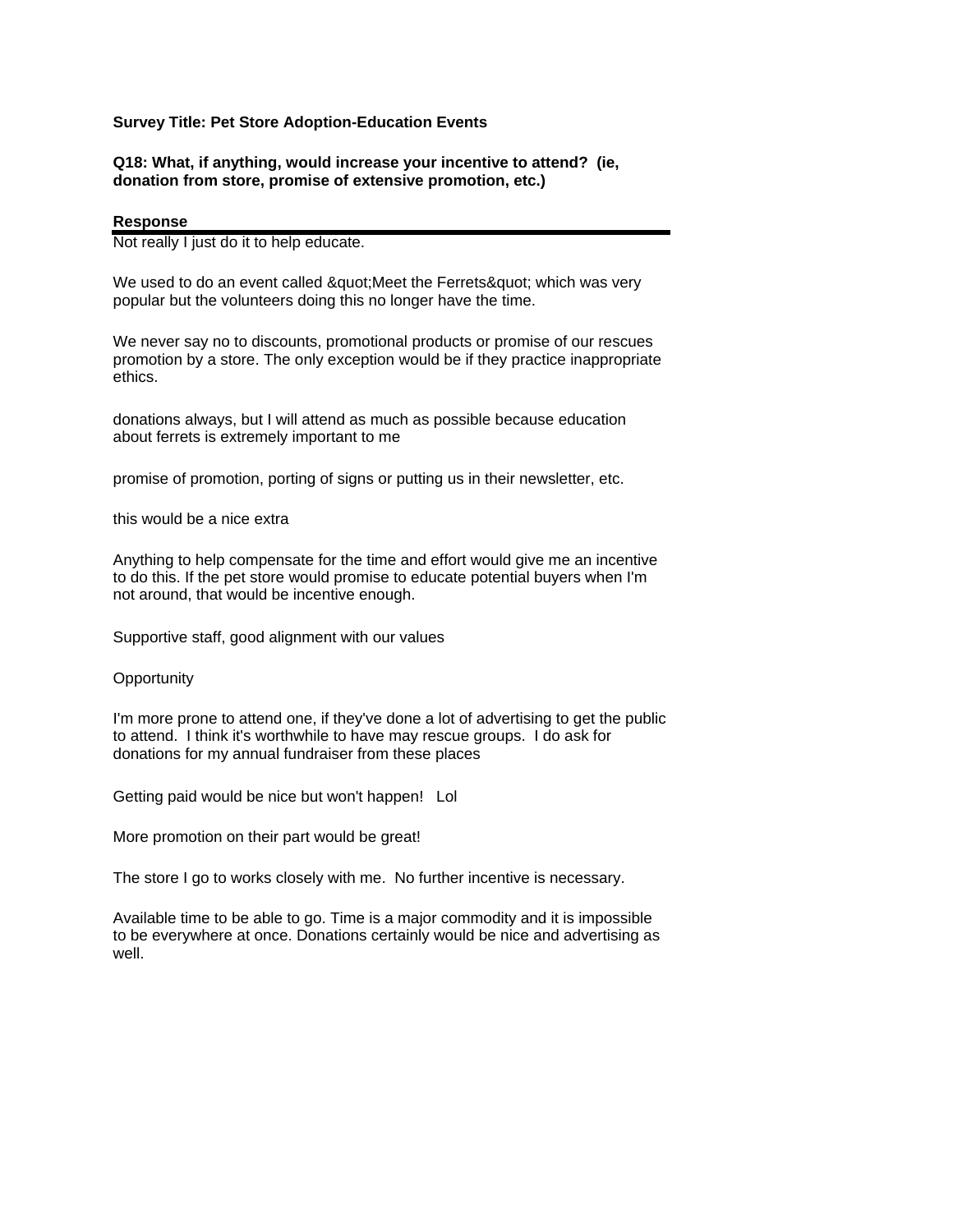Advertising that I will be there (not \*just\* on their website that no one looks at). People need advance notice and putting it on a little-used website the day before is useless. Handing out flyers to people who buy ferret products would be great, but most stores won't allow it. Putting up a poster in the ferret aisle would be great, but most stores don't allow it. Putting a notice on their in-store bulletin board would be great, but most stores don't allow it. I'd be happy to even supply the material, but they'll say yes to my face and it all goes in the trash the moment I leave.

The store making a donation would help, too.

Other things that would help: Acting like they remembered I would be there. Actually having the table and chair set up that they promised. Making announcements regularly to draw people to the table. Putting me in a good spot in the front of the store rather than hiding me in the back. Not freaking out the greyhound people by putting us next to them (ferrets don't care). Putting the dogs who bark incessantly farther away so we could actually talk to people.

 Donations are always nice, LOL. But personally I think more appreciation,recognition for what we do and why would be more incentive.

**Donations** 

An invite might help, as would a donation.

just to have the store be not so tough on the rules they put out to everyone

We have partnered with Petco and the stores we participate with pick us up twice a year on their fundraising events (tehre are 6 a year) which provides us with money for the shelter.

If the distemper vaccine ever comes back into stock and if we have ferrets that are healthy enough and without behavioural issues, we would be happy to start doing these events again.

donation from store - at least in products (food)

**Nothing** 

Handouts of food types and more brochures

Unless I had volunteer coverage for all the animals at home I really can't do it.

More room. Not to be in an area that is not visible to the public

A donation from the store would certainly help the rescue and motivate me more... But would be more useful if the store would keep our posters up after the event and kept our handout information on keeping ferrets available for people to take away after the event.